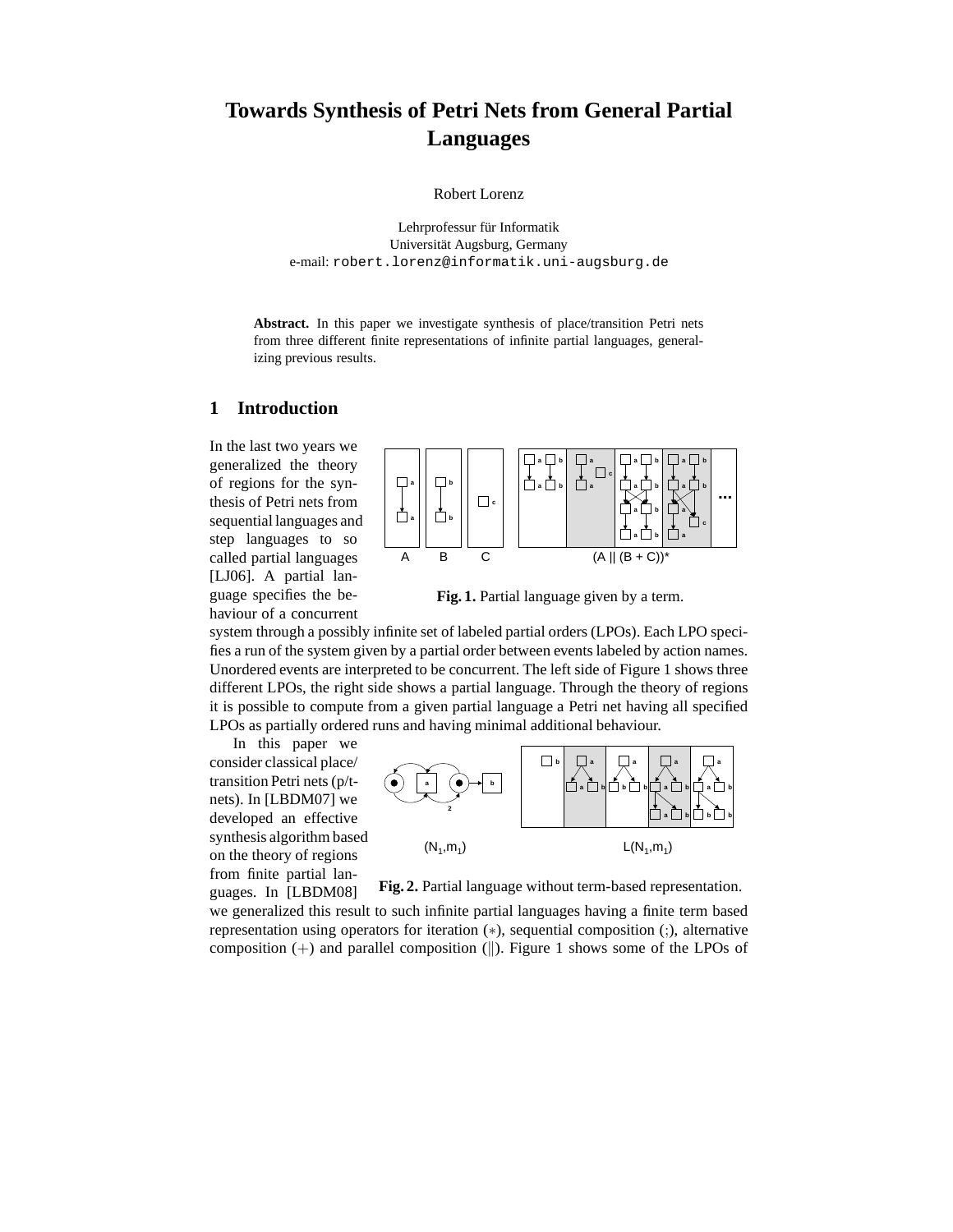the infinite partial language given by the term  $(A \parallel (B + C))^*$  composing elementary LPOs  $A, B, C$ .<sup>1</sup>

Unfortunately only a small class of infinite partial languages can be represented in such a term based form. The Figures 2 and 3 show examples of infinite partial languages which can not be given by a term as above. The main reason for that is, that by the iteration operator it is not possible to append events only to a



**Fig. 3.** Partial language without term-based representation.

part of an LPO, but only to the whole LPO. In both cases a p/t-net having the given partial language as its set of (partially ordered) runs is shown.

In this paper we propose three different more general finite representations of infinite partial languages. Each of these representations allows to iteratively append events to parts of LPOs. Therefore, it is possible to represent the finite complete prefix of the branching process of bounded p/t-nets, i.e. we claim that by each of these finite representations the language of (partially ordered runs) of arbitrary bounded p/t-nets can be specified.

Due to lack of space we mostly present the ideas lying behind these finite representations only in an informal way through examples. Finally, very briefly, we suggest how regions could be defined for each of the finite representations.

# **2 Finite Representations**

In this section we introduce three different finite representations of infinite partial languages.

By N we denote the *nonnegative integers*. N <sup>+</sup> denotes the positive integers. Given a finite set A, the symbol |A| denotes the *cardinality* of A. The set of all *multi-sets* over a set A is the set  $\mathbb{N}^A$  of all functions  $f : A \to \mathbb{N}$ . Given a binary relation  $R \subseteq A \times A$ , we write aRb to denote  $(a, b) \in R$ . A *directed graph* is a pair  $(V, \rightarrow)$ , where V is a finite *set of nodes* and →⊆ V × V is called the *set of arcs*. A *partial order* is a directed graph  $po = (V, <)$ , where  $\leq V \times V$  is irreflexive and transitive.

**Definition 1 (Labeled partial order).** A labeled partial order *(LPO) is a triple* lpo =  $(V, \leq, l)$ *, where*  $(V, \leq)$  *is a partial order and*  $l : V \to T$  *is a labeling function with set* of labels T *.*

In our context, a node v of an LPO  $(V, \le, l)$  is called *event*, representing an occurrence of  $l(v)$ . Two nodes  $v, v' \in V$  are called *independent* if  $v \nless v'$  and  $v' \nless v$ . Notice that by this definition, independence is reflexive. By co  $\subseteq V \times V$  we denote the set of all pairs of independent nodes of V. A *co-set* is a subset  $C \subseteq V$  satisfying

 $1$  Note that for a clearer presentation no transitive edges of the LPOs are drawn.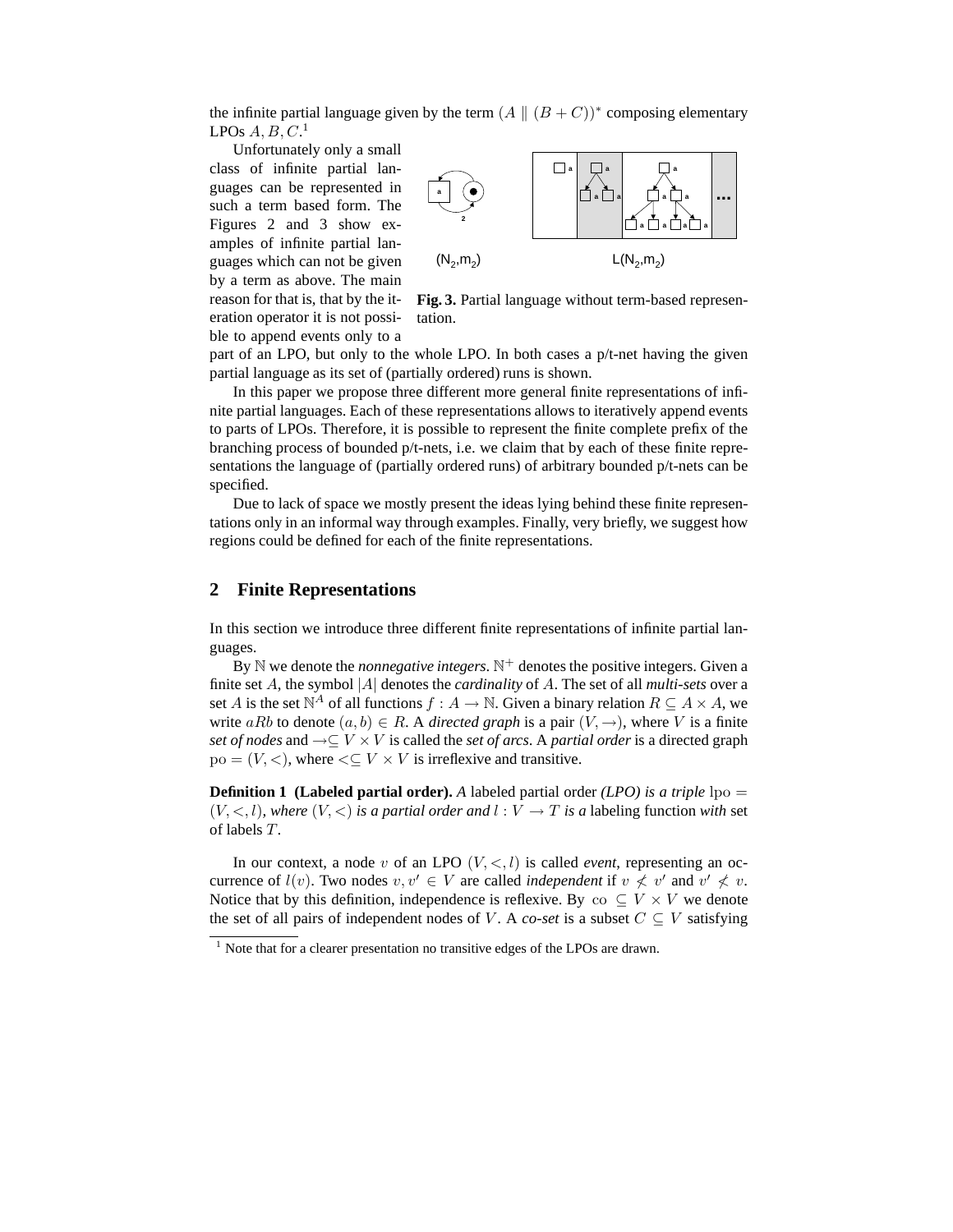$\forall x, y \in C: x \text{ co } y$ . A *cut* is a maximal co-set (w.r.t. set inclusion). For a co-set C of a partial order  $(V, \leq)$  and a node  $v \in V \setminus C$  we write  $v \leq C$ , if  $v \leq s$  for an element  $s \in C$ , and  $v$  co  $C$ , if  $v$  co  $s$  for all elements  $s \in C$ . A partial order  $(V', <')$  is a *prefix* of a partial order  $(V, <)$  if  $V' \subseteq V, <' = < |_{V' \times V'}$  and  $(v' \in V' \land v < v') \Longrightarrow (v \in V')$ . Given two partial orders  $po_1 = (V, \leq_1)$  and  $po_2 = (V, \leq_2)$ , we say that  $po_2$  is a se*quentialization of*  $po_1$  if  $\lt_1 \subseteq \lt_2$ . We use the notations defined for partial orders also for LPOs. If T is the set of labels of  $lpo = (V, \leq, l)$  then for a set  $V' \subseteq V$ , we define the multi-set  $|V'|_l \subseteq \mathbb{N}^T$  by  $|V'|_l(t) = |\{v \in V' \mid l(v) = t\}|$ . We consider LPOs only up to isomorphism

**Definition 2** (Partial language). Let T be a set. A set L of LPOs  $\text{lpo} = (V, \langle , \rangle)$  with  $l(V) \subseteq T$  *and*  $\bigcup_{(V, <, l) \in \mathcal{L}} l(V) = T$  *is called* partial language over  $T$ *.* 

A *net* is a triple (P, T, F), where P is a (possibly infinite) set of *places*, T is a finite set of *transitions* satisfying  $P \cap T = \emptyset$ , and  $F \subseteq (P \times T) \cup (T \times P)$  is a *flow relation*.

**Definition 3 (Place/transition net).** *A* place/transition-net *(*p/t-net*)* N *is a quadruple*  $(P, T, F, W)$ *, where*  $(P, T, F)$  *is a net, and*  $W : F \to \mathbb{N}^+$  *is a weight function.* 

We extend the weight function W to pairs of net elements  $(x, y) \in (P \times T) \cup (T \times P)$ with  $(x, y) \notin F$  by  $W(x, y) = 0$ . A *marking* of a net  $N = (P, T, F, W)$  is a function  $m : P \to \mathbb{N}$ , i.e. a multi-set over P. A *marked p/t-net* is a pair  $(N, m_0)$ , where N is a p/t-net, and  $m_0$  is a marking of N, called *initial marking*. The occurrence rule of  $p/t$ -nets is defined as usual. The non-sequential semantics of a  $p/t$ -net can be given by *enabled LPOs*, also called *runs*. An LPO is enabled in a net if the events of the LPO can occur in the net respecting the concurrency relation of the LPO.

**Definition 4 (Enabledness).** *Let*  $(N, m_0)$  *be a marked p/t-net,*  $N = (P, T, F, W)$ *. An LPO* lpo =  $(V, <, l)$  *with*  $l: V \to T$  *is called* enabled w.r.t.  $(N, m_0)$  *if for every cut* C *of* lpo *and every*  $p \in P$  *there holds*  $m_0(p) + \sum_{v \in V \wedge v < C} (W(l(v), p) - W(p, l(v))) \ge$  $\sum_{v \in C} W(p, l(v))$ *. Its* occurrence *leads to the marking* m' *given by* m'  $\sum$  $(p) = m_0(p) +$  $w \in V(W(l(v), p) - W(p, l(v)))$  for each  $p \in P$ .

*The set of of LPOs enabled w.r.t. a given marked*  $p/t$ *-net*  $(N, m_0)$  *is denoted by*  $\mathcal{L}(N, m_0)$ *.*  $\mathcal{L}(N, m_0)$  *is called the partial language of runs of*  $(N, m_0)$ *.* 

An alternative characterization of enabled LPOs is through so called process nets. A process net is an acyclic net without conflicts which "unfolds" a p/t-net by representing tokens from some marking of the p/t-net through places (called conditions) and transition occurrences through transitions (called events). Since in a process net the flow relation has no cycles and thus defines a partial order among conditions and events. Omitting the conditions and keeping this partial order between the events yields an enabled LPO, called run underlying the process net. The other way round, each enabled LPO sequentializes the run underlying some process net.

The set of all (alternative) process nets of a p/t-net can be represented by the (possibly infinite) branching process which is an acyclic net including conflicts. In the case the p/t-net is bounded, there is a finite prefix of the branching process (called complete finite prefix) which represents all reachable markings. Roughly speaking, it is determined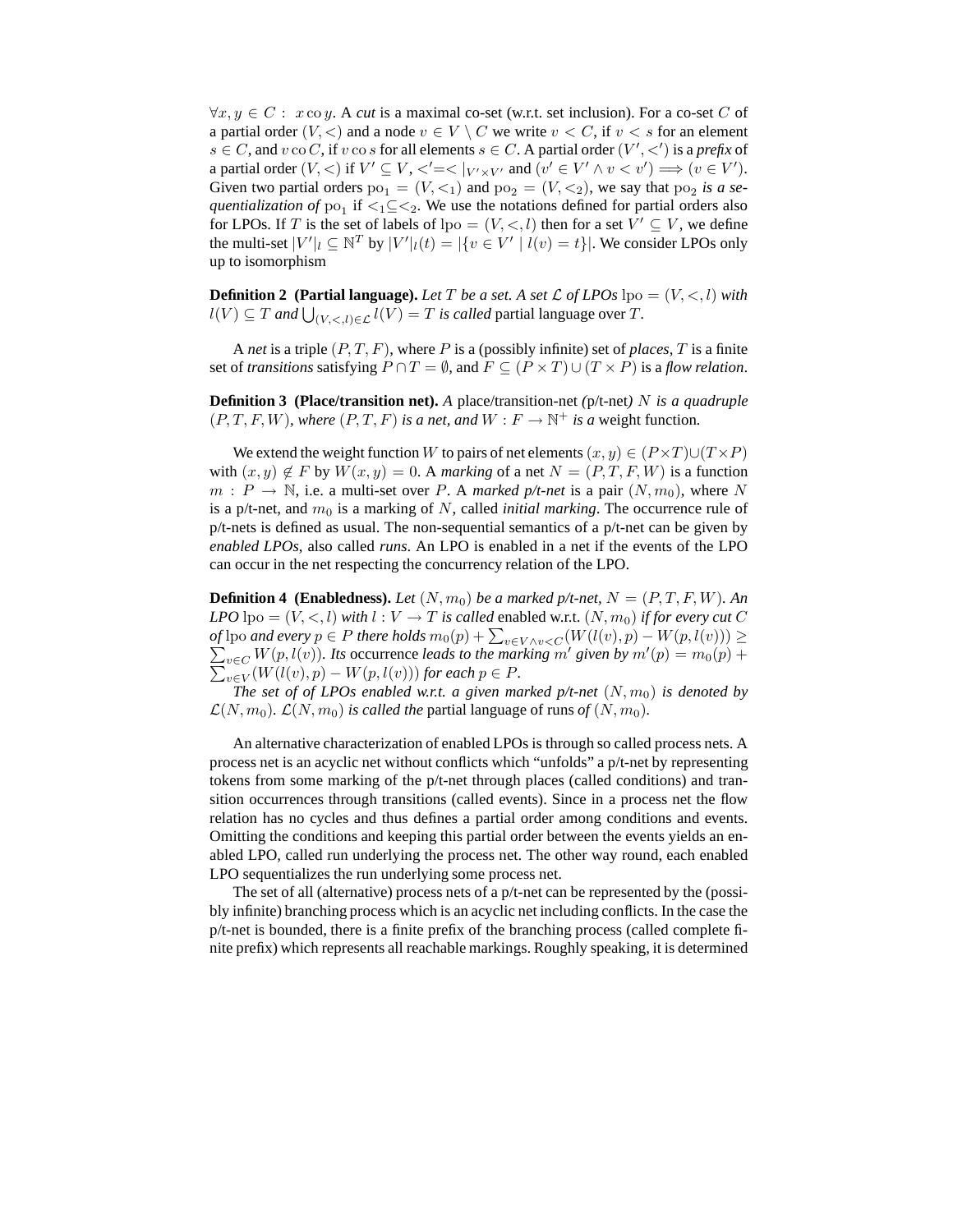through cutting the branching process if a marking is repeated. Omitting the conditions and keeping the partial order and conflict relation between the events yields a so called prime event structure (underlying the finite complete prefix) which represents a set if runs underlying process nets.

Note that the partial language of runs of a p/t-net is always prefix- and sequentializationclosed. In examples and Figures we often do not draw all prefixes and sequentializations but assume that they are present.

#### **2.1 Identification of states**

The finite complete prefix (resp. its underlying prime event structure) of a bounded p/t-net can be represented on the level of languages by a finite set of LPOs. Of course, from this finite set the complete non-sequential behavior can only be re-constructed, if one keeps the information, at which points the branching process was cut w.r.t. which repeated marking. This can be done by remembering, which prefixes of which LPO lead to the



**Fig. 4.** Set of LPOs with identification of states representing  $L(N_1, m_1)$ .

same marking. That means, a possibility for specifying the non-sequential behavior of bounded p/t-nets is through a finite set of LPOs together with some equivalence relation on prefixes of these LPOs.

If two prefixes are equivalent, this means that all events occurring after the one prefix also can occur after the second prefix and vice versa. Infinite behavior is specified for example if a prefix is prefix of an equivalent prefix. Figure 4 shows, how by this method the language  $L(N_1, m_1)$  from Figure 2 can be given. The equation  $A_2[A_6] = A_2[A_5] = A_4[A_5]$ means that after occurrence of  $A_2$  in  $A_6$  the same marking is reached as after occurrence of  $A_2$  in  $A_5$  or after occurrence of  $A_4$  in  $A_5$ . Therefore, after the occurrence of  $A_4$ , the



**Fig. 5.** Set of LPOs with identification of states representing  $L(N_2, m_2)$ .

same events as after  $A_2$  in  $A_5$  or  $A_6$  can occur and so on. Also  $L(N_2, m_2)$  from Figure 3 can be represented this way (see Figure 5). This means, that through identifying states also the non-sequential behavior of unbounded nets can be specified (at least in some cases).

#### **2.2 Partial Iteration**

In [LBDM08] we introduced a term-based representation of infinite partial language. These terms, called *composed runs*, are build through composing inductively (elemen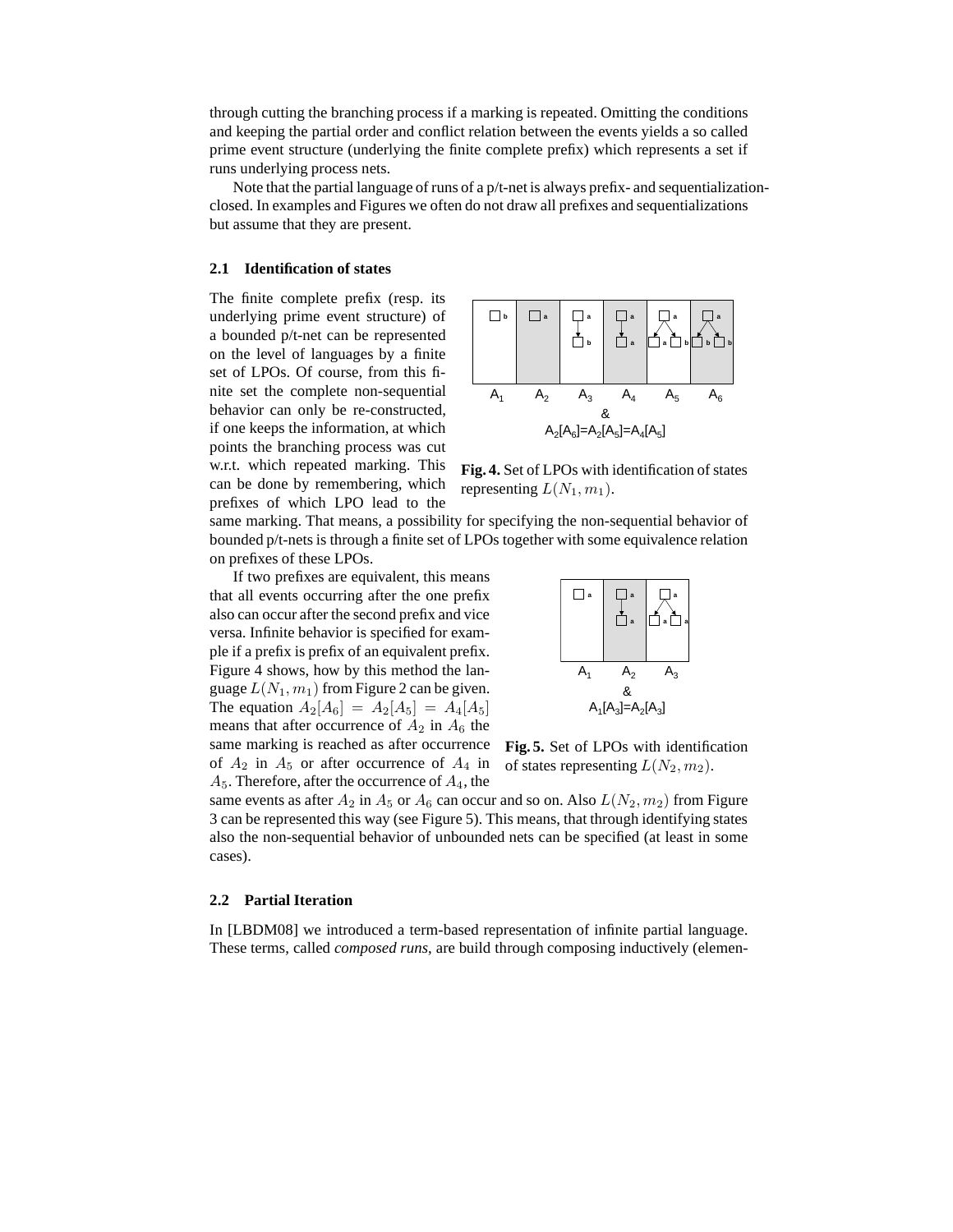tary) LPOs from some given finite set of LPOs A. LPOs can be composed sequentially (;), alternatively  $(+)$  and parallel  $(||)$  and can be iterated  $(*)$ . That means each LPO  $A \in \mathcal{A}$  is a composed run and if  $\alpha, \beta$  are composed runs, then also  $\alpha; \beta, \alpha + \beta$ ,  $\alpha \parallel \beta$  and  $\alpha^*$  are composed runs. Each composed run represents a set of LPOs, where an elementary LPO A represents the one-LPO set  $L(A) = \{A\}$ . The composed run  $\alpha$ ;  $\beta$  represents the set  $L(\alpha;\beta) = \{A; B \mid A \in \alpha, B \in \beta\}, \alpha + \beta$  the set  $L(\alpha + \beta) = L(\alpha) \cup L(\beta)$ ,  $\alpha \parallel \beta$  the set  $L(\alpha \parallel \beta) = \{A \parallel B \mid A \in \alpha, B \in \beta\}$  and  $\alpha^*$  the set  $L(\alpha^*) = \{A_1; ..., A_n \mid A_i \in \alpha\}$ . On the level of LPOs  $A; B$  means that each event in A precedes each event in B and A  $\parallel$  B means that there is no order between events in A and in B.

Such a representation of partial languages by composed runs is quite restrictive as shown in the introduction, because through sequential composition and iteration it is not possible to append an LPO only to parts of some previous LPO. We therefore introduce here the possibility to iterate and sequentially compose LPO w.r.t. an "interface" specifying to which parts of a previous LPO a subsequent LPO is appended. Such an interface is



**Fig. 6.** Composed run with partial iteration representing  $L(N_1, m_1)$ .

 $\Box$  **b**  $\Box$  **a** 

 $A_1$   $A_2$ 

 $\alpha = A_1 + X$ 

 $L(N_1, m_1)$ .

 $X = A_2$ ; ((X + A<sub>1</sub>)|| A<sub>1</sub>)

**Fig. 7.** Composed term with recursion representing

given through an LPO I connecting events in the previous LPO to minimal events in the subsequent LPO. The composition w.r.t. to such an interface I is denoted by  $*_I$  resp.  $:_I$ and is realized w.r.t. the ordering given by I.

Figure 6 shows, how by this method the language  $L(N_1, m_1)$  from Figure 2 can be specified: The LPO  $A_3$  is iterated through appending it only to the  $a$ -labeled event and finally  $A_4$  also is appended only to the a-labeled event. Note that it is in principle also possible to represent  $L(N_2, m_2)$  through  $A_1$ ;  $(A_1 \parallel A_1) *_{A_1; (A_1 \parallel A_1)}$ . But the interpretation of this expression is not totally clear because there are two possibilities to use the interface  $A_1$ ;  $(A_1 \parallel A_1)$ to iterate  $A_1 \parallel A_1$ . One interpretation is that only one of the possibilities can be applied, another is that both possibilities can be applied in parallel (and only in this second case  $L(N_2, m_2)$  is represented).

#### **2.3 Recursion**

Another possibility to generalize composed runs is to equip them with recursion. Through recursion it is possible specify that some behavior is repeated at certain points of a composed run. For this also variables can be used in a composed run. Each variable represents a set of LPOs. The set of LPOs specified through a variable  $X$  is given through an equation  $X = \alpha(X)$ , where  $\alpha(X)$  is a composed run including X (X need not be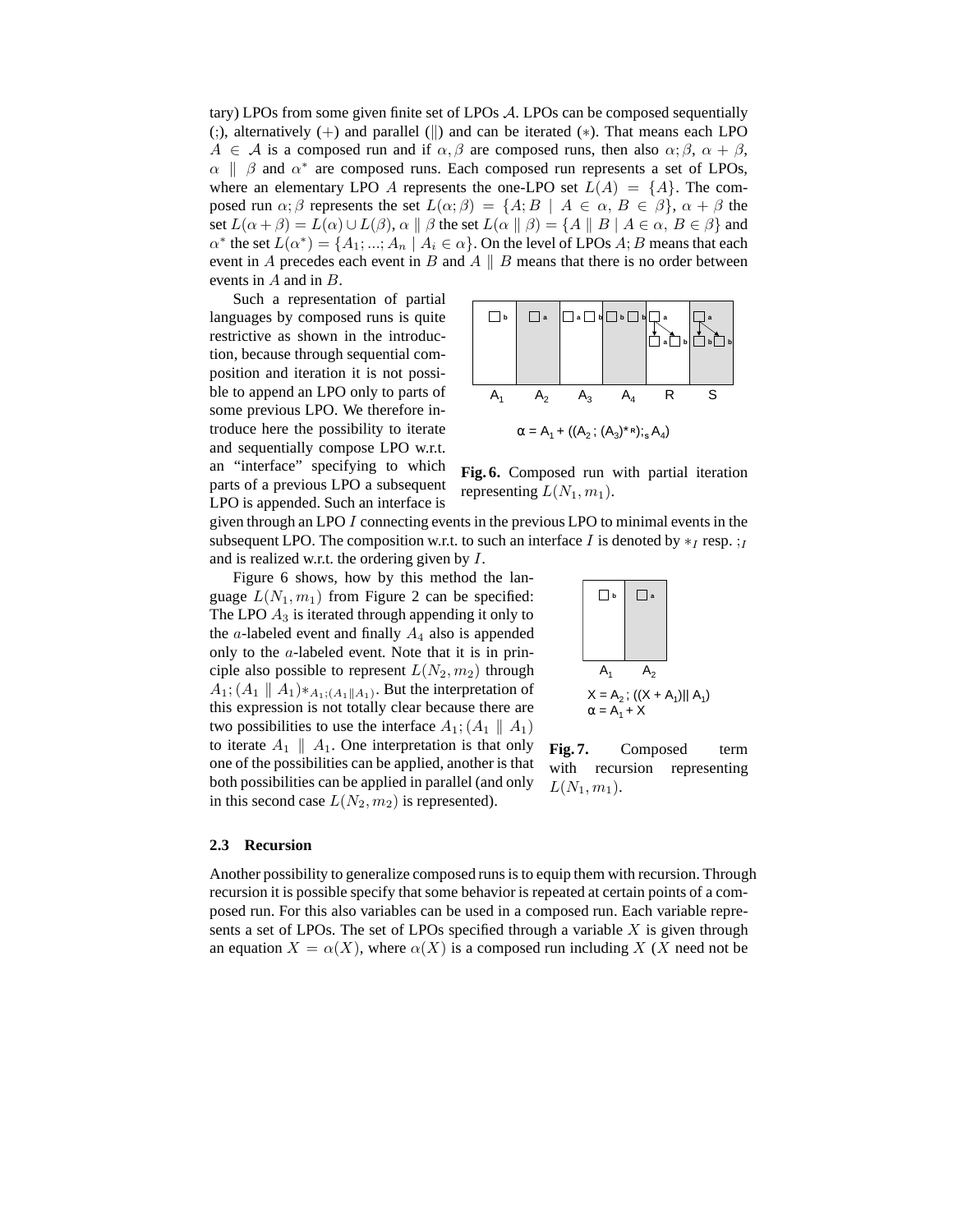minimal in  $\alpha(X)$ ). The interpretation of such an equation is, that each occurrence of X on the right side may be replaced by the empty LPO or by  $\alpha(X)$  and so on. It is in general also possible that there are more variables in one composed run and that there are more equations.

Figure 7 shows, how by this method the language  $L(N_1, m_1)$  from Figure 2 can be given. Figure 8 shows, how by this method the language  $L(N_2, m_2)$  from Figure 3 can be given.

### **3 Synthesis**

The general ideas of region based synthesis of p/tnets from partial languages  $\mathcal L$  are as follows: The set of transitions of the synthesized net is the finite set of labels of  $\mathcal L$ . Places are defined by their initial marking and the weights on the arcs connecting them to transitions. Two kinds of places can be distinguished. In the case that there is an LPO specified in  $\mathcal L$  which is no run of the net which has only the one considered place, this place restricts the behaviour too much. Such places are *non-feasible (w.r.t.* L*)*. In the other case, the considered place is *feasible (w.r.t.* L*)*. The aim is to add enough feasible places in order exactly reproduce the specified behavior.



**Fig. 8.** Composed term with recursion representing  $L(N_2, m_2)$ .

Feasible places are computed through so called token flow regions which are defined on the level of the partial language [LJ06]: If two events x and y satisfy  $x < y$  in an LPO  $\text{lpo} = (V, \leq, l) \in \mathcal{L}$ , this specifies that the corresponding transitions  $l(x)$ and  $l(y)$  may be causally dependent. Such a causal dependency arises exactly if the occurrence of the transition  $l(x)$  produces one or more tokens in a place, and some of these tokens are consumed by the occurrence of the other transition  $l(y)$ . Such a place can be defined as follows: Assign to every edge  $(x, y)$  of an LPO in  $\mathcal L$  a natural number  $r(x, y)$  representing *the number of tokens which are produced by the occurrence of*  $l(x)$  *and consumed by the occurrence of*  $l(y)$  *in the place to be defined.* For this, we extend each LPO lpo  $\in L$  by an initial event  $v_{\text{lpo}}$  and a final event, representing transitions producing the initial marking and consuming the final marking (after the occurrence of lpo). A feasible place  $p<sub>r</sub>$  is then defined by assigning for each extended LPO  $\text{lpo} = (V, \leq, l) \in L$  a natural number  $r(x, y)$  to each edge  $(x, y)$  function r, where it holds that  $(IN)$ :  $In(y,r) = \sum_{x <^*y} r(x,y) = \sum_{x <^*z} r(x,z) = In(z,r)$  for  $l(y)=l(z),\ (OUT){:}\ Out(y,r)=\sum_{y<^{\star}x}r(y,x)=\sum_{z<^{\star}x}r(z,x)=Out(z,r)$  for  $l(y) = l(z)$  and  $(INIT)$ :  $Out(v_{\text{lpo}_1}, r) = Out(v_{\text{lpo}_2}, r)$  for  $\text{lpo}_1, \text{lpo}_2 \in \mathcal{L}$ . We call  $In(y, r)$  the *intoken flow* of y which is interpreted as the weight of the arc connecting the new place  $p_r$  with the transition  $l(y)$  (i.e.  $W(p_r, l(y)) = In(y, r)$ ). We call  $Out(y, r)$ the *outtoken flow* of  $x$ , which is interpreted as the weight of the arc connecting the transition  $l(x)$  with the new place  $p_r$  (i.e.  $W(l(y), p_r) = Out(y, r)$ ). The outtoken flow of  $v_{\text{lpo}}$  is called *initial flow* and is interpreted as the initial marking of the new place  $p_r$ (i.e.  $m_0(p_r) = Out(z, r)$ ). The value  $r(x, y)$  is called the *token flow* between x and y.